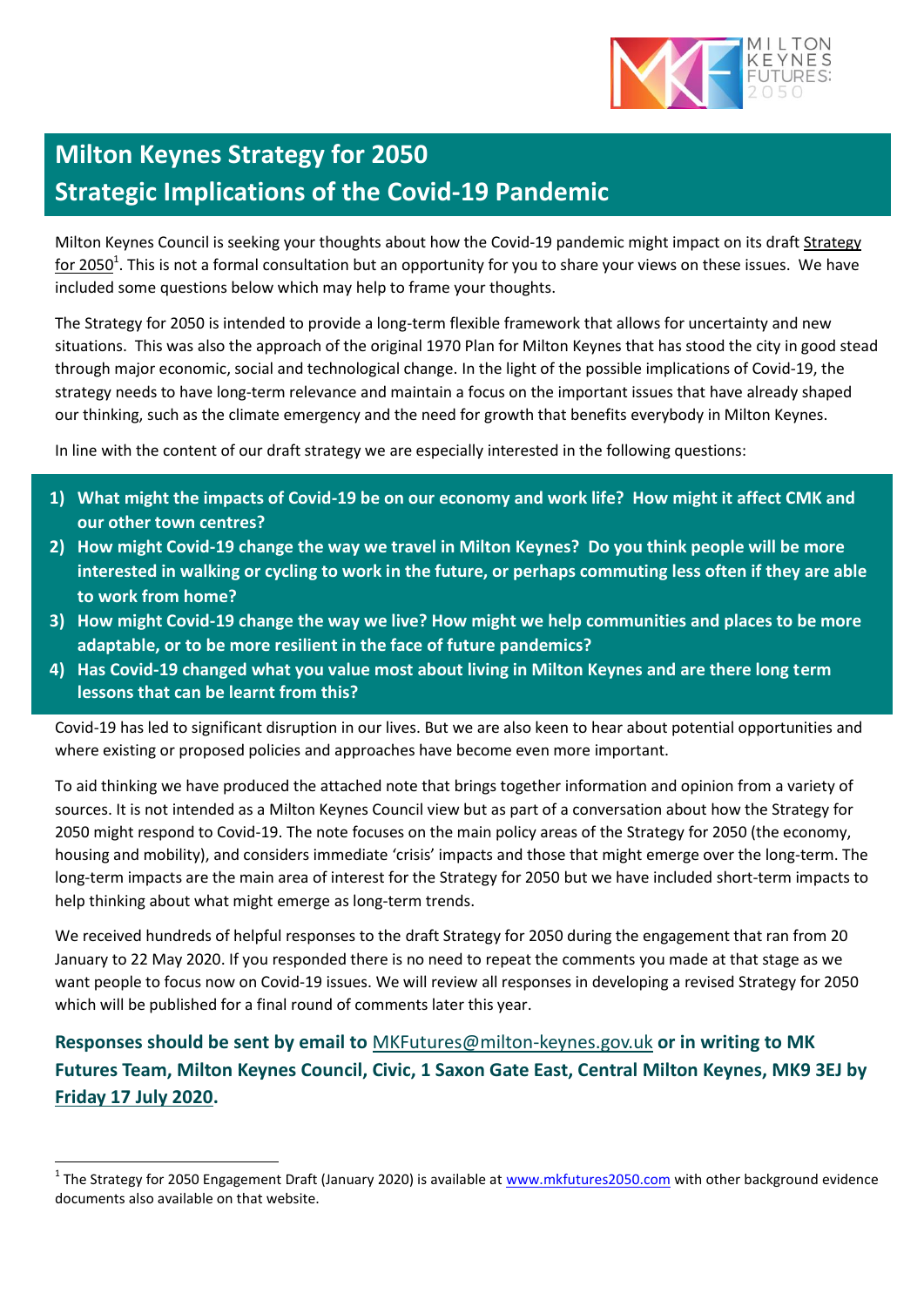### **2020-21 crisis years**

- The economic recession triggered by the Covid-19 pandemic will be severe. Milton Keynes is in the mid-range for affected economies in the South East Midlands Local Enterprise Partnership (SEMLEP) area – but all economies will experience severe impacts. The Bank of England (7 May 2020) has warned that UK GDP could shrink by 14% for 2020. Major increases in bankruptcy, unemployment, underemployment and working poverty are likely and will have huge impacts on people's quality of life. There has been an immediate emphasis on supporting people and ensuring employment. Established charities have come under financial pressure through reduced donations and fund-raising ability.
- Analysis by Centre for Cities<sup>2</sup> identifies MK as having a relatively high proportion of jobs in "very vulnerable" or "vulnerable" sectors (MK = 43.6%, national = 40.2%). The "very vulnerable" sectors are:
	- Wholesale and Retail Trade;
	- Repair of Motor Vehicles And Motorcycles
	- Accommodation

 $\overline{\phantom{a}}$ 

- Arts, Entertainment and Recreation
- Other Service Activities
- Government imposed restrictions on specific businesses impact mainly on the retail, tourism and leisure sector. The existing trends towards online shopping and increased home working will be accelerated and in combination with economic recession will impact heavily on retail. Local grocery shopping has benefitted from renewed interest in local, non-supermarket options. In Milton Keynes, as in many other cities, these changes are likely to have significant impacts upon our city centre and our town centres.
- The housing crisis was already having a significant impact on people's lives. Covid-19 will make the situation even more difficult as housebuilding rates will be well below levels of need for the immediate future. A national policy focus on stimulating house building and house sales is likely. Central government and private sector infrastructure investment will be geared towards stimulating economic activity. Truly affordable housing will likely be in even greater demand as the recession causes hardship for many citizens.
- The recession will not just impact firms that were weak many 'good' firms will also be impacted due to social distancing and other constraints. Changes in business models (eg. wholesalers moving from retail to home delivery) means some jobs may not return. Economic recovery plans may focus on desirable changes such as promoting a 'Green Economic Recovery'.
- Increased home working will reduce the demand for office space and car parking during the immediate crisis and for some time beyond.
- Reliable and high capacity broadband infrastructure has been critical to enable remote meetings, virtual family gatherings, 'live' school lessons and university lectures, and essential online shopping.

<sup>&</sup>lt;sup>2</sup> <https://www.centreforcities.org/blog/what-does-the-covid-19-crisis-mean-for-the-economies-of-british-cities-and-large-towns/>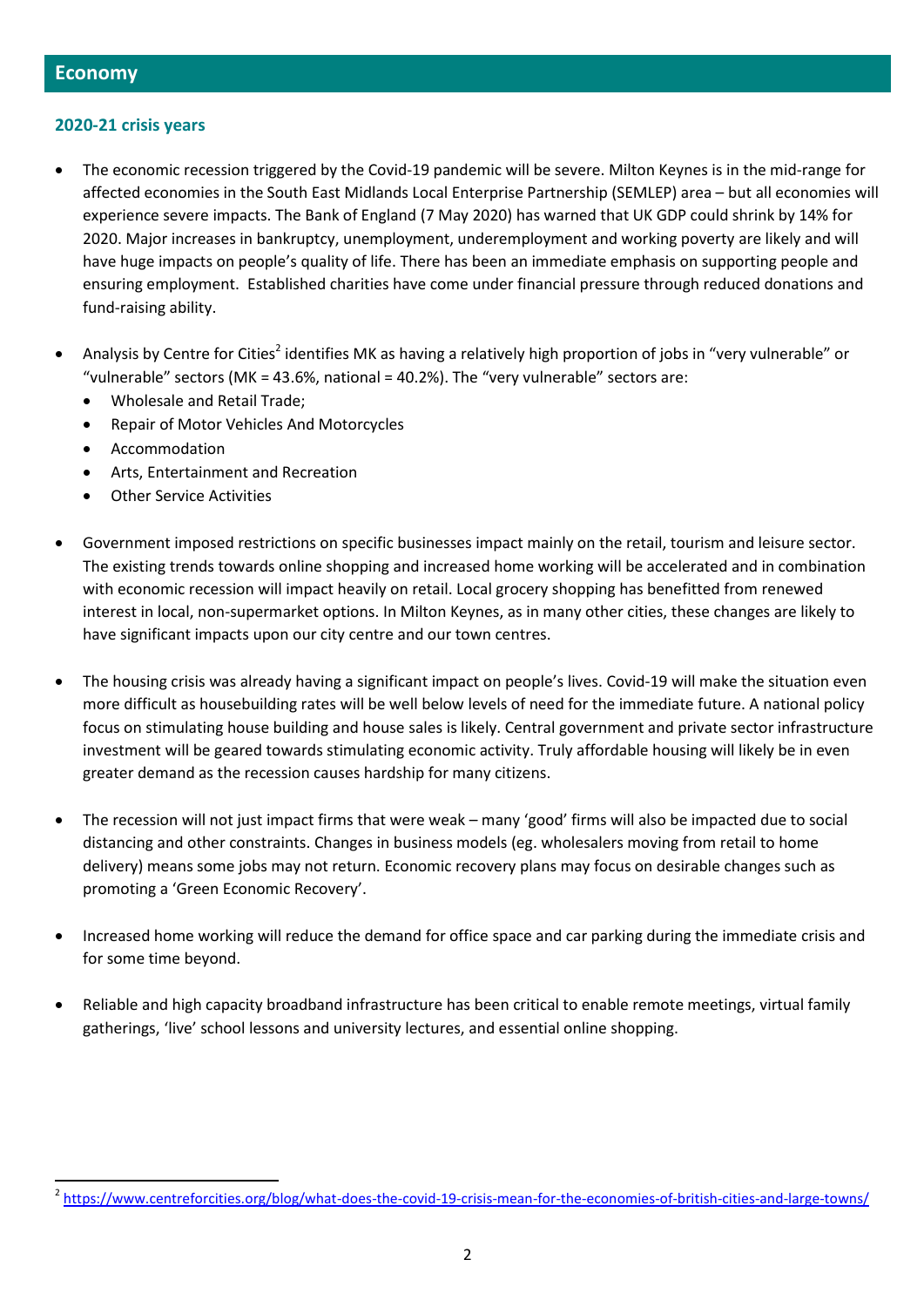# **2025 onwards**

- Despite the likely scale of the recession, the Bank of England (7 May 2020) has predicted that the economy will bounce back relatively rapidly by 2022 but concedes that this is difficult to quantify.
- The demand for good quality, affordable housing will remain but it is difficult to predict how long it will take for housebuilding to recover to target levels. There is likely to be increased interest in Milton Keynes and other areas about how the council can play a greater role in house-building.
- Existing trends such as increasing on-line shopping and shop closures that were already impacting on high streets nationally will be accelerated. This emphasises the need for approaches that improve the attractiveness and diversity of high streets and city centres. In time, more affordable rents could attract a greater variety of people, ideas, and companies to centres. This may be particularly beneficial to CMK as an opportunity to increase the presence of independent shops and leisure and to support the wider cultural offer across the city.
- There will be lasting interest in remote working to some extent but for many it will not be possible as their jobs cannot be done from home, they may lack suitable space and working alone may present specific challenges. International research published by University of Cambridge shows the share of tasks that can be done from home varies considerably by sector - from 17% for 'Food Preparation and Serving' to 64% for 'Business and Financial Operations'. More remote working will reduce demand for office space and car parking but it is difficult to predict the scale and length of this trend.
- The aspects that make city centres good places to do business such as being close to other businesses, opportunities to share ideas, and access to services and facilities - will continue to attract companies to locate in city centres. MK could become a new investment focus for firms moving out of London or looking for locations for satellite offices as it avoids people commuting by train, is cheaper, and is still close enough to London for when face-to-face meetings are necessary.
- In recognition of their important economic and community roles there will be a greater focus on attracting key workers and training local people in areas such as teaching, health and social care. Providing affordable homes will also help grow the local pool of key workers.
- International supply chains will be impacted. Moves away from just-in-time approaches to resilience and stockpiling that can help businesses cope with interruptions to the movement of goods and equipment will have implications for the logistics sector and storage requirements.
- Excellent internet and communications infrastructure is required for homeworking and many new business and service models and will provide places with a competitive economic advantage over towns and cities with poorer provision. Gigabit fibre is being rolled out across MK and similar levels of provision will be required in all types of new development.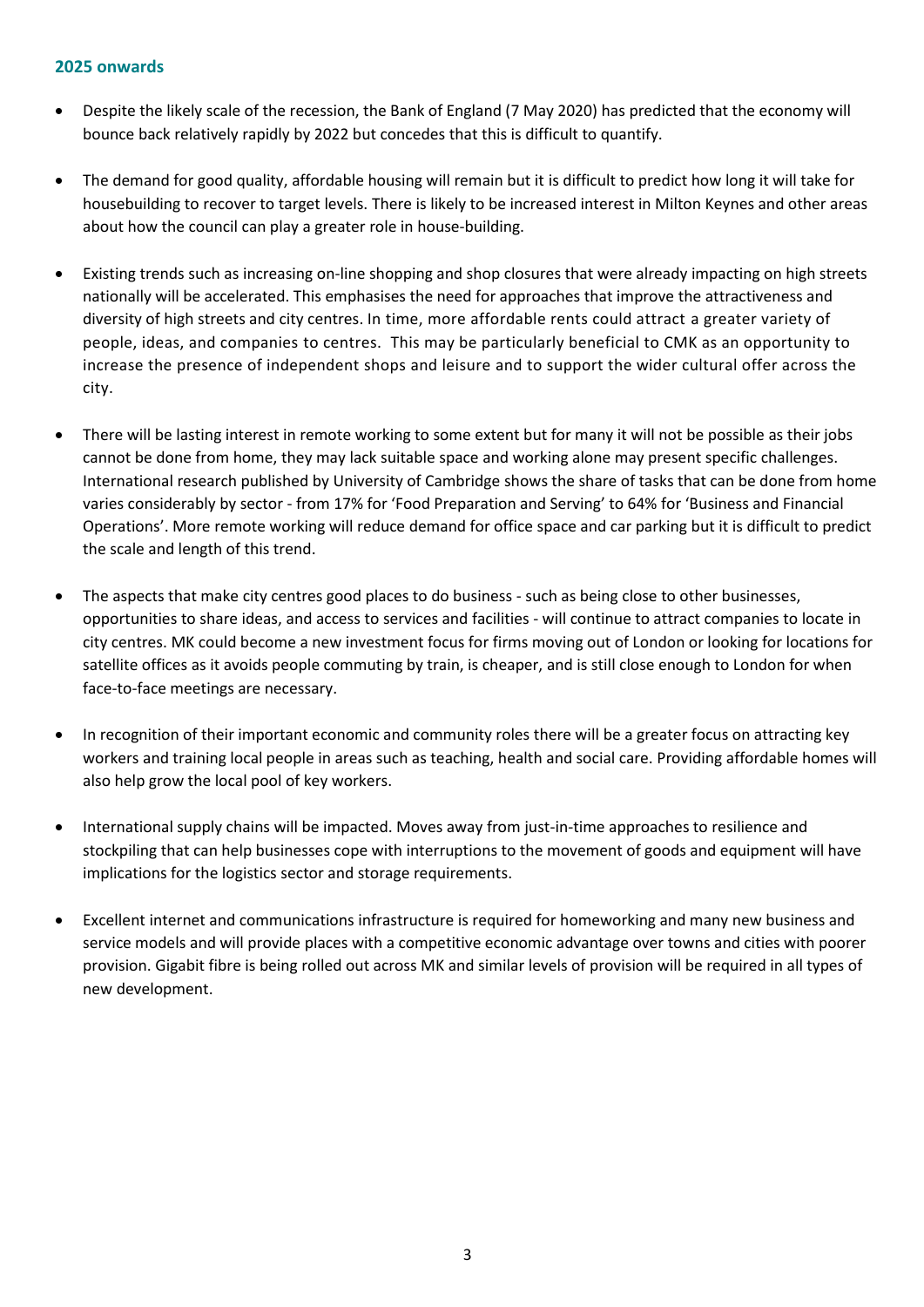# **2020-21 crisis years**

- Major reductions arise in car use, parking and congestion due to home working, social distancing and restrictions on gatherings. Increases in journeys by home shopping, takeaway and other delivery services. In Milton Keynes the Starship robot delivery service has expanded.
- In the short term, confidence around using public transport is affected and many people switch to a transport mode that reduces the risk of infection. People who own their own car may use it more, while those who previously relied on public transport might, where they are able, switch to another mode such as cycling or walking. Public transport providers take steps to make travel safer – through additional cleaning, sanitising, using contactless payments and social distancing measures. The long-term sustainability of bus services on some routes may be undermined by the immediate loss of fare income.
- More attention focused on walking and cycling and the potential of "micro-mobility" such as e- scooters. More people are walking and cycling for journeys that may previously been done by car – and may be interested in sustaining these new habits.

#### **2025 onwards**

- Firms which can function effectively with a remote workforce may close offices or reduce the space they use to save costs, whilst many commuters will be reluctant to resume that lifestyle. Flexibility around travel times and fewer people travelling overall will reduce peak hour congestion and push the point of 'grid lock' crisis further into the future.
- Use of public transport may well rebound for the reasons it existed in the first place. The incidence of Covid-19 does not change the fact that (a) a significant proportion of MK's population have no alternatives to using public transport, and (b) there is not enough road space in and through MK to accommodate long-term unrestricted growth in individual vehicles. Public transit systems are therefore likely to remain an important element of longterm mobility strategies.
- On demand and shared mobility services using smaller vehicles (such as the Via Van service in MK) may be more attractive and flexible investments for mobility providers facing uncertainty, including bus operators.
- Measures that support walking and cycling may be continued if they promote improved health and reduce pollution. Greater emphasis on creating places that support walking and cycling, including giving priority over cars at points of potential conflict and responding to more active commuting by providing showers and better cycle storage at both ends of the journey - work and home. Investment prioritised in MK's Redway/cycling infrastructure to support increased use of these networks.
- Electric mobility will increase in popularity, including electric cycles, if air pollution is a contributory factor in Covid-19 deaths. Social distancing anxiety may lead to more rapid growth of the market for individual mobility modes such as autonomous vehicles and micro-mobility.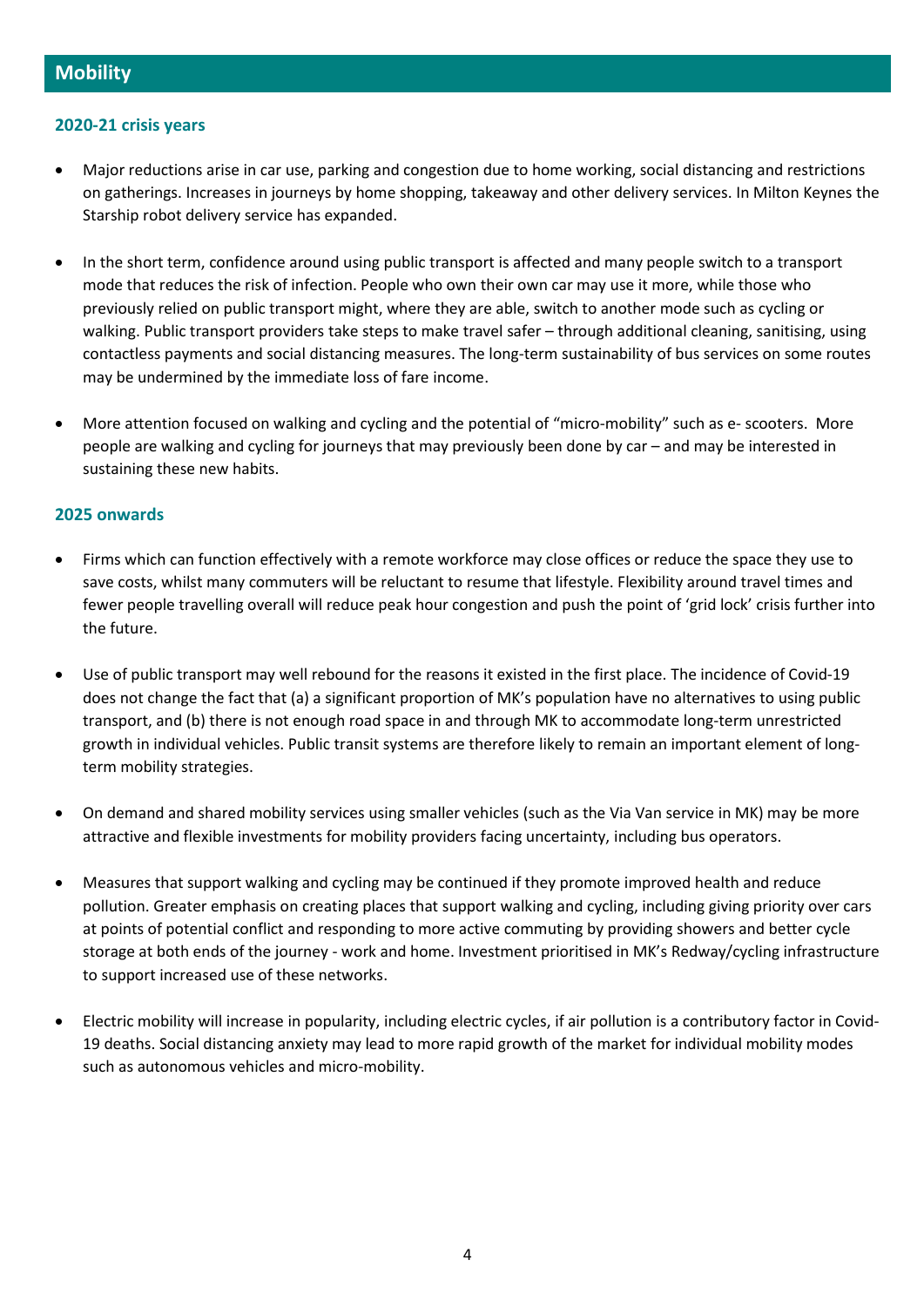#### **2020-21 crisis years**

- In the extreme Covid-19 lockdown situation, staying at home is harder for people in [poor quality or overcrowded](http://www.smf.co.uk/homes-health-and-covid-19-how-poor-housing-adds-to-the-hardship-of-the-coronavirus-crisis/)  [housing.](http://www.smf.co.uk/homes-health-and-covid-19-how-poor-housing-adds-to-the-hardship-of-the-coronavirus-crisis/) Extended quarantine will have a detrimental effect on the mental health of the population; this may create both positive opportunities (e.g. closer family connections, stronger friendships) and negative reactions (for example, strained relationships, domestic abuse). Novel solutions to combatting boredom and social isolation emerge.
- Demand for housing remains but priorities may change. The increase in home working could change the location and types of properties that people choose as they look to strike a new balance between more living space and easy access to work and amenities.
- Lockdown has led to some concealed households (for example, those sofa surfing) finding themselves in crisis as their current living arrangements have become untenable. As the ban on evictions is lifted and the country enters economic crisis, there is a real risk that many more citizens will find themselves homeless and in need of good quality, affordable housing
- Increased use of shared green spaces for exercise and pleasure. An increased focus on the importance of 'personal health' - both in terms of building physical activity into daily life for all ages and the importance of being outdoors and engaging in social interaction to benefit mental wellbeing.
- Major short-term reduction in air pollution and greenhouse gases. Some risk that the urgent focus on economic recovery impacts on efforts to pursue long-term strategies for carbon reduction and social inclusion.
- Community cohesion increases as people establish community groups to support each other but community tensions may also increase between groups which have been impacted differently by the crisis and the economic recession.

#### **2025 onwards**

- Greater priority placed on providing affordable homes for key workers and transport options that provide affordable access to hospitals, schools and care settings.
- More emphasis on bringing access to open spaces, water, woodland and parks into the heart of how we plan cities and places so that more people can benefit from them. A more holistic [approach](https://cdn.gca.org/assets/2019-12/UnlockingThePotentialForTransformativeAdaptationInCities.pdf) that combines grey, green and blue infrastructure supports better health, better water management and climate [adaptation](https://cdn.gca.org/assets/2019-09/GlobalCommission_Report_FINAL.pdf) and mitigation strategies. This is something that Milton Keynes has historically been successful at achieving.
- Covid-19 has raised questions about healthy density and the risk of confusing density and overcrowding in discussions on housing and public health. Density is a major part of why cities work in the first place as economic and cultural powerhouses and makes service provision more efficient. But it needs to be well designed to avoid overcrowding, with contagious diseases understood to be spread more rapidly in overcrowded contexts. Housing, and the [streets, spaces and landscape](http://placealliance.org.uk/research/place-value/) around those homes, must provide the people who live there with a good [quality of life.](https://www.tcpa.org.uk/healthy-homes-act)
- Adapting existing and designing new communities with strong place-making principles that help to improve physical and mental health, including having local social infrastructure and high quality open space near to homes.